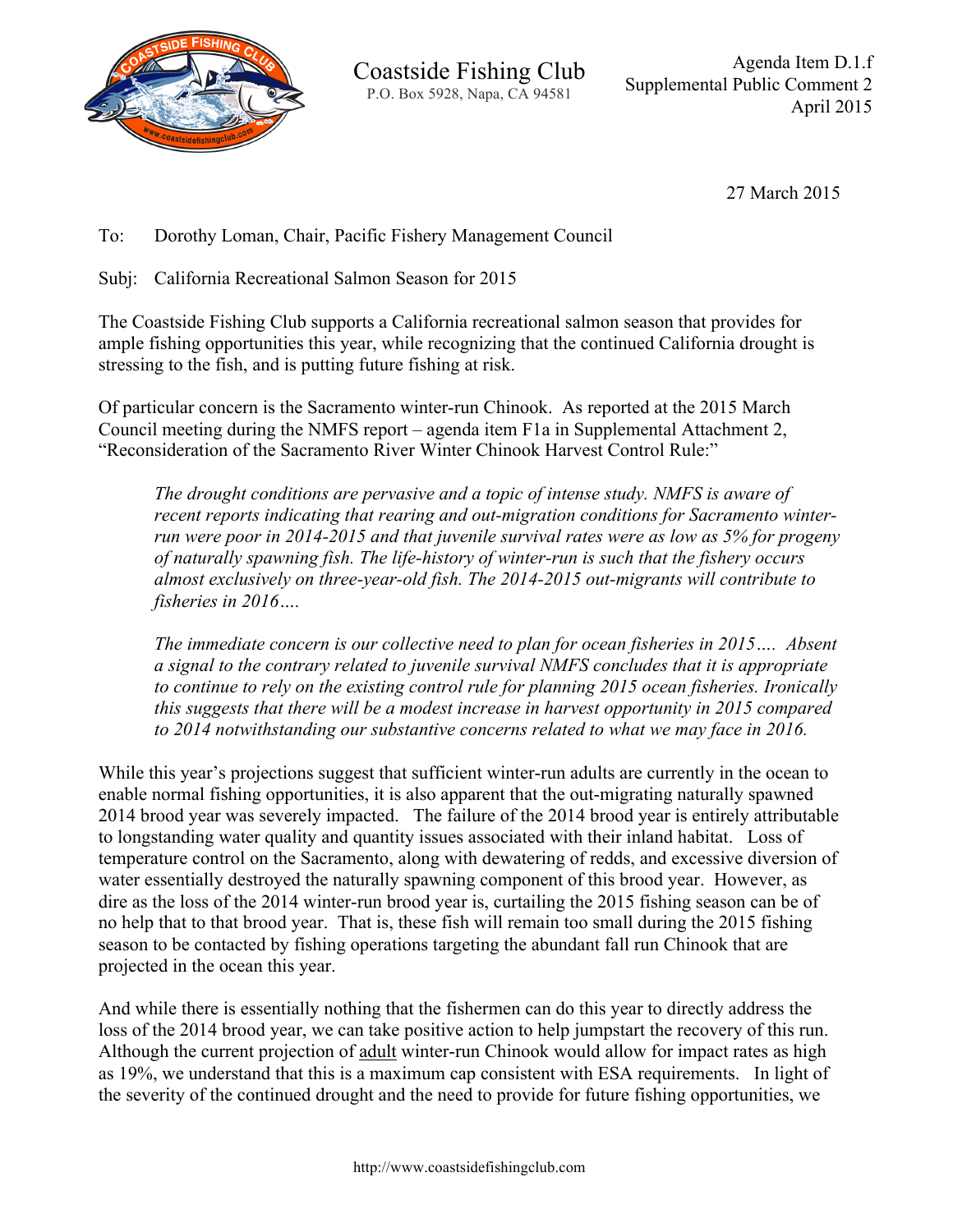

support structuring the season to lower the impact rate on the adult winter-run fish in order to return more potential spawners this year than would normally be the case.

But curtailing fishing opportunities this year to provide for the return of more adult spawners, will be a meaningless gesture unless the federal and state water managers take immediate and dramatic action to provide suitable spawning habitat when they return, and to enable the resulting brood year to successfully out-migrate to the ocean. We want our actions to be noted and acted on. The fishermen did not cause this problem, but we will be carrying the burden to correct it. The water management policies of the state and federal programs must change to give the fish a chance to survive as a first priority. Without that change, they (and our fishery) are lost forever.

Specifically we support a recreational fishing season for California that is a modification of Alternative II, by extending the 24-inch size limit in the Monterey Area through the month of June. This should reduce the winter-run adult exploitation rate to 17.2%, which is well below the NMFS allowable 19%, and even below the State's conservation objective of 17.9%. We are opposed to the late season closures in Alternative III, since they will have much less conservation benefit to adult winter-run fish, and be of no measurable conservation benefit to the sub-adult 2014 brood year; but would however eliminate some of the best recreational fishing opportunities of the year. These late season months offer some of the nicest weather, and are extremely valued by the Charter and private boat fishermen.

Thank you,

D & Wo prof

Dan Wolford, president Coastside Fishing Club

Copies, by e-mail to: Chuck Bonham, Director CDFW Craig Shuman, CDFW Marine Region Marci Yaremko, CDFW Marine Region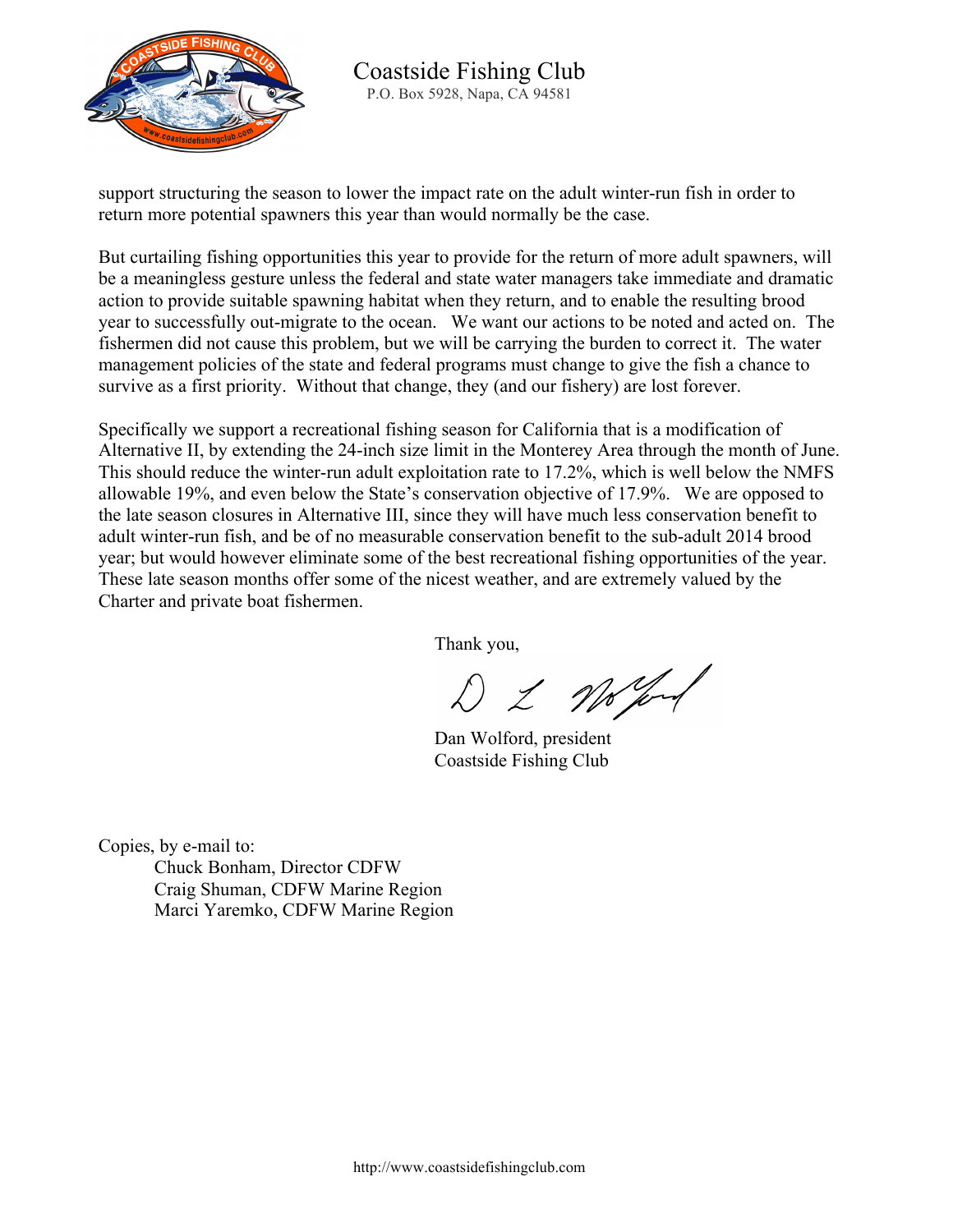

Humboldt Area Saltwater Anglers Inc.

 P.O. Box 6191, Eureka, CA 95502 Email: hasa6191@gmail.com FEIN #61-1575751

March 25, 2015

Dear Council Members and Staff,

Humboldt Area Saltwater Anglers (HASA) encourages the Pacific Fisheries Management Council (PFMC) to support Alternative 1 for the 2015 recreational fishery within the California Klamath Management Zone (KMZ).

All three alternatives have been modeled with their respective recreational and commercial counterparts and all currently meet the minimum escapement goals. Of these, Alternative 1 is the most desirable to HASA. It provides the most opportunity for recreational anglers and provides the largest economic benefit to the coastal communities within the California KMZ with the season opening on May 1<sup>st</sup>.

Therefore, HASA concludes that, given the current forecasts, Recreational Alternative 1 represents the preferred choice for the 2015 California KMZ season, and urges the PFMC to select this alternative.

Thank you,

Swornsan

Scott McBain HASA President